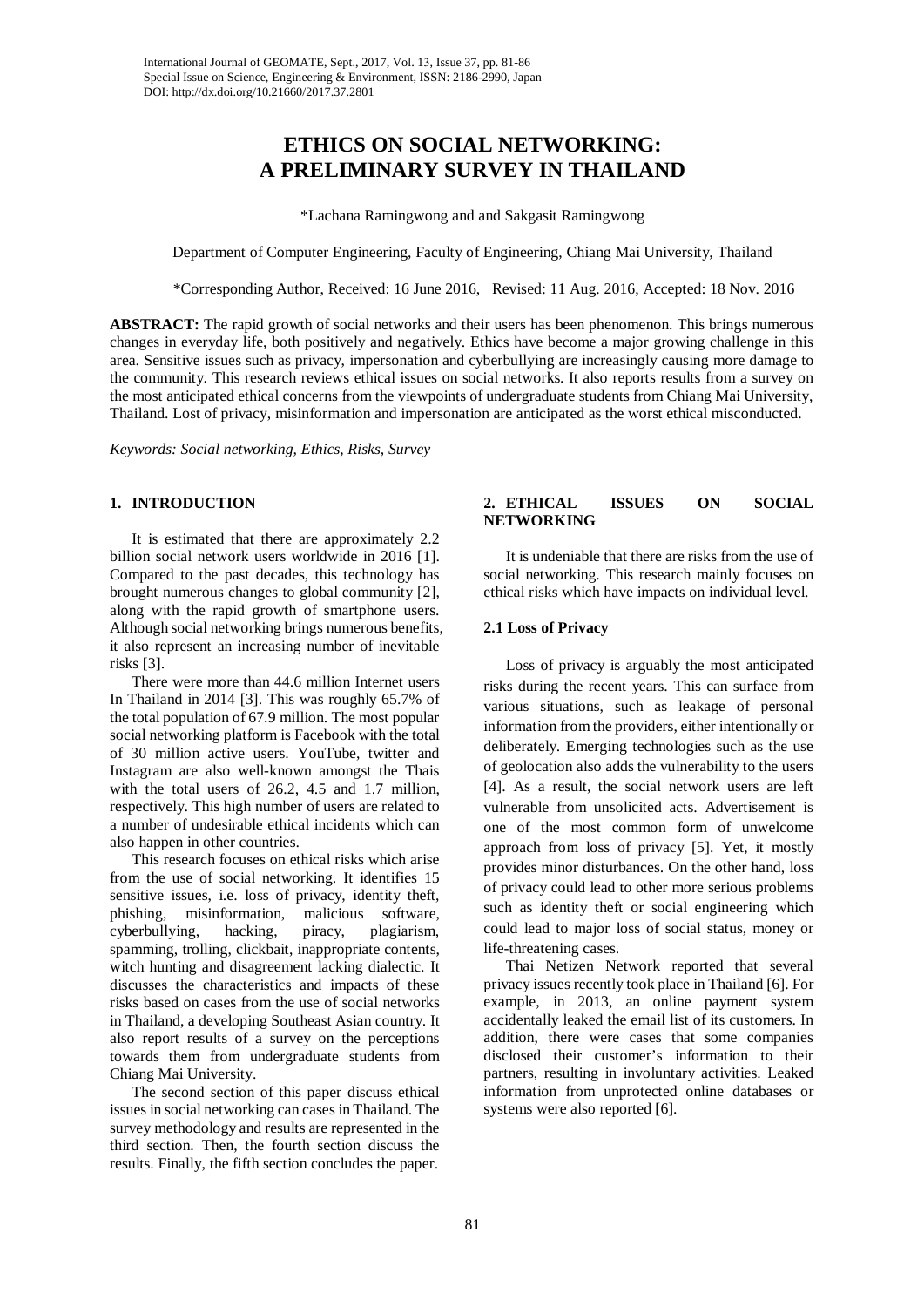### **2.2 Impersonation**

Impersonation or identity theft is an online mimicry of a person for indecent reason. Actually, this can be easily and very quickly done without gaining authentic information from the real users. Indeed, with appropriate information, identity theft can be even more convincing. Being a victim of identity theft leads to loss of money or compromised security [7].

There are a number of impersonation cases in Thailand. The objectives of this misbehavior vary from comedic to criminal. A wide range of impersonate identity is also found [8]. There have been cases which criminals fake identities of celebrities, businesspersons or government offers for a mass fraud. For example, there are more than 50 fake Facebook pages for a businessperson who is famous in lucky draw activities. Some of them edit their profile pictures so they are looked like a verified identity. Interestingly, some of them have more than 150,000 followers. These fake pages usually make the people believe that they somehow won a lucky draw and need to transfer a small amount of money to certain accounts to verify themselves [9].

### **2.3 Scamming and Phishing**

Scamming and phishing involve online mimicry similar to impersonation. However, instead of an impersonation, this case escalates to the level of a business entity. In general, scamming and phishing can be seen in the form of a fake website or business contact which is directly copied from the authentic source. The offered appearance and feeling of the fake and the real services are indifferent. The only noticeable inconsistency is usually the URLs of the phishing sites which would slightly deterred from the genuine ones.

Online banking is one of the main target for scamming and phishing in Thailand. There have been reports on phishing sites which is visually a duplication of the authentic ones [10].

# **2.4 Misinformation**

News and information circulate and penetrate extremely quickly in modern social networks. Misinformation denotes news and information which is incorrect, either intentionally or unintentionally. It is literally an upgraded version of traditional hoax with additional bad intentions. Spreading of misinformation lead to misconception towards knowledge, individuals, or perceptions. Social network users are vulnerable to misinformation since sharing them can be done very easily. Without careful considerations, misinformation from friends, networks or well-known sources can be quickly perceived as authentic. This deteriorates public knowledge as a whole. Unfortunately, spreading of corrective information seems to be slower.

In Thailand, despite there is a law against spreading of false information, misinformation is commonly circulated in social networks. Basic hoaxes like 'using something to cure some disease' or 'something cannot be eaten along with something' cases are there. The more serious misinformation is used for political intentions and this leads to major breakdown in general community.

### **2.5 Malicious Software**

Viruses, worms, spywares and other forms of malicious software can cause damage to computer systems. Preventing selves from this unethical act can be complicated since new malicious software are released endlessly. More than 400 million malicious software elements were discovered in 2015 [11]. Amongst these malicious software, the latest form of attack is arguably the "ransomware" and it has recently become a major problem to the community [12].

There have not been reports on major malware cases in Thailand. However, attacks on individual level are found everywhere.

# **2.6 Cyberbullying**

Cyberbullying is the abuse of social network to humiliate, harass or threaten another person [13]. Generally, this happens to younger persons and usually results in the victims' deteriorated psychology. Serious cases of cyberbullying can lead to violence or even suicidal acts. Related misbehaviors, such as racism and sexism, may also be considered as cyberbullying in a broader context.

A report indicated that 35% of Thai youths involve in cyberbullying, either the actors or the victims [14]. Fortunately, no serious cases on cyberbullying have been yet reported. Nevertheless, this figure shows an alarming potential of this risk and highlights how quickly it should be mitigated.

# **2.7 Hacking**

Hacking and other forms of technical attacks can cause major damage to computer systems. It could happen to anyone or any organizations. A number of hacking tools is distributed around the Internet so basic hacking, such as dictionary attack, can be performed rather easily without real technical knowledge. Serious incidents such as the hacking of major networks have been reported during the recent years [15]. These led to many related ethical risks.

Major hacking incidents also periodically affected Thailand. Recently, a group of Internet users showed dissident against a government policy by attacking several legislative websites [16]. The attack was, in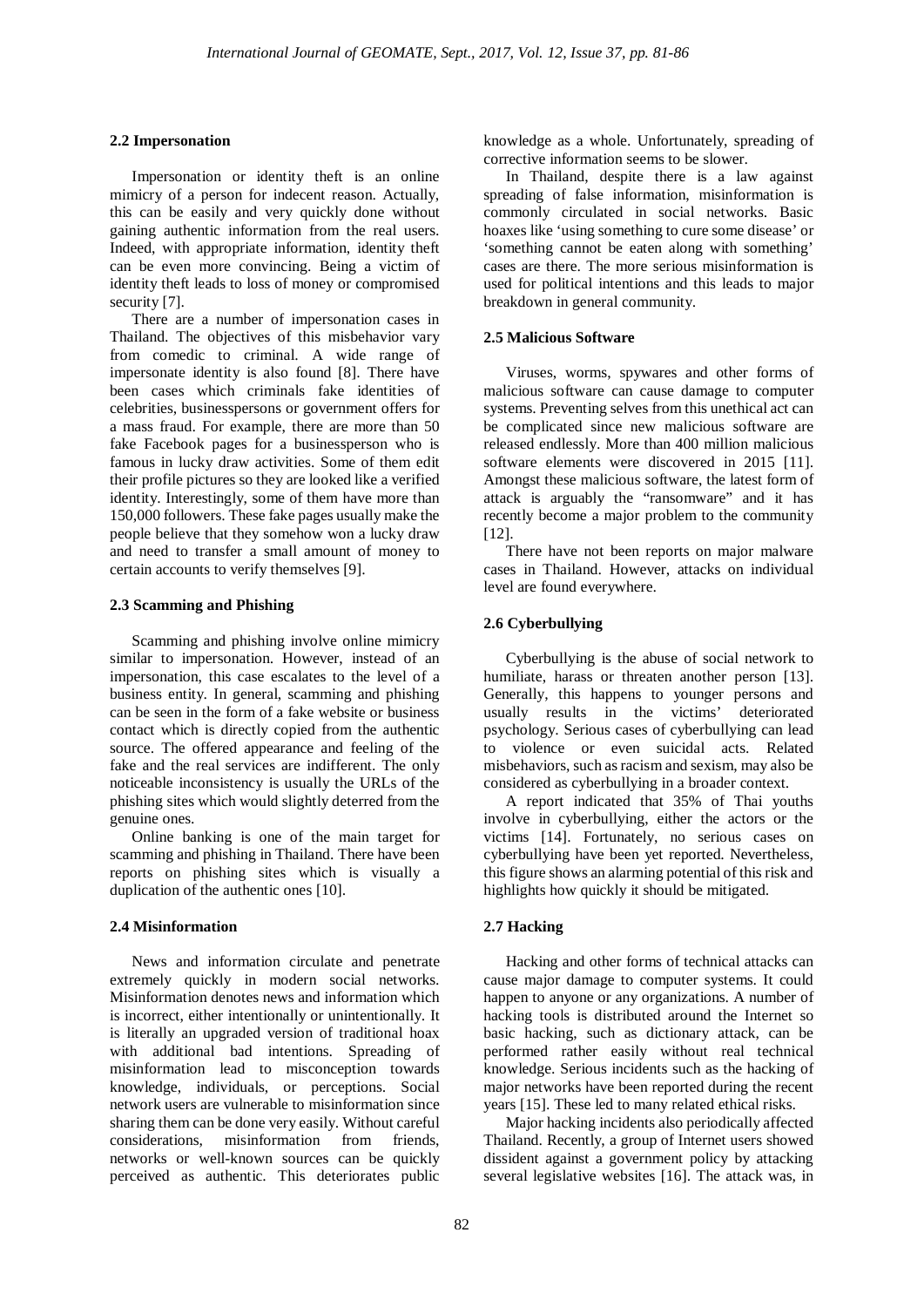fact, performed by the most basic action, i.e. normal but repeatedly refreshing of the websites. However, when this is done with voluminous users, it became a major distributed denial of service (DDoS) attack which ultimately crashed the systems. This shows the vulnerability of the systems and databases run by the government.

### **2.8 Piracy**

The nature of sharing on the Internet usually cause violation in intellectual property rights. Certain download services, peer-to-peer protocols such as BitTorent are major threats to the copyrights owners.

It has been reported that software piracy is still common [17]. The use of unauthorized contents does nothing but damages to innovation industries.

Rates of illegal software installation in Thailand is gradually declining [17]. Yet, the rate of 69% illegal installation is still unacceptable. There are also a widespread of unauthorized content sharing amongst social networks and other online services which periodically leads to arguments on the society.

#### **2.9 Plagiarism**

Plagiarism is the act of taking certain contents and use them as own idea without a proper citation. It has been considered as one of the worst misconducts in academic society. With the current Internet technology and the enormous resources of knowledge, it is increasingly convenient to commit a plagiarism.

In Thailand, it is reported that the seriousness of plagiarism is well aware in the academia. However, due to certain excuses, such as language proficiency or imminent deadline, it is still conducted by a number of people [18]. Detection systems has been implemented in many higher study institutions with an intention to reduce this problem [19].

#### **2.10 Spamming**

Generally, the main objective of spamming is advertising. Apart from spam email which has been rather common since the beginning of the Internet, spamming on social network is increasingly committed. Unlike other ethical misconducts, spamming does not directly result in serious consequences. Most of the time, it is considered as an online nuisance. However, spamming can sometimes involve malicious software which further cause problems to the users.

There has been no reports on serious case from spamming on social network in Thailand. Yet, arguably the most impactful scenario is the spamming of chain marketing network which result in loss of money, time and opportunity.

#### **2.11 Trolling**

Trolling is an act of ignorance users who intend to incite the online community. Usually this is committed just for a pleasure. However, it is possible that the agitated conversation can lead to broader level of arguments and resulting in disharmony amongst the related users. It is reported that trolling can be found more easily on social networks which do not require real identity, such as Twitter [20].

Trolling is common in popular Thai websites. Many times, it caused commotions in the community. General successful trolling subjects in Thailand involve political views, academic institutes, sports, and celebrities.

#### **2.12 Clickbait**

Clickbait has recently been a technique to lure users to visit certain websites. It usually appears as a link with a very intriguing but incomplete name. After the user clicked the link, he or she will find a number of advertisement with the shallow or, many of the time, plagiarized contents. It is highly possible that clickbait may be associated with malicious software and consequently harm the users.

Clickbait has become an increasingly popular marketing technique in Thailand. It is astonishing to find that a clickbait website successfully became the second most visited websites of Thailand during the early of 2015 [21].

#### **2.13 Inappropriate Contents**

Inappropriate contents involve pornography, vandalism, violence, gambling and etc. which are deemed unsuitable to certain group of users or cultures. Obviously, these contents are spreading around the Internet and social networking sites. Installing certain mechanisms can partly help preventing such access. However, tools such as virtual private network can still allow users to retrieve inappropriate contents.

The Royal Thai Government has installed a national firewall which protect users against browsing to certain websites [22]. Yet, its effectiveness is still doubtful since a large number of inappropriate websites are still accessible.

#### **2.14 Witch Hunting**

Online witch hunting is a social trial on certain entity. It is similar to cyberbullying but with a larger group of accuser and virtually stronger consequence. Witch hunting is usually based on bias, agitation, speculation, or misinformation. Innocent persons can be wrongfully condemned from this unethical activity. Recent cases of witch hunting led to major false allegation on impeccable victims [23].

In Thailand, there have been cases on online witch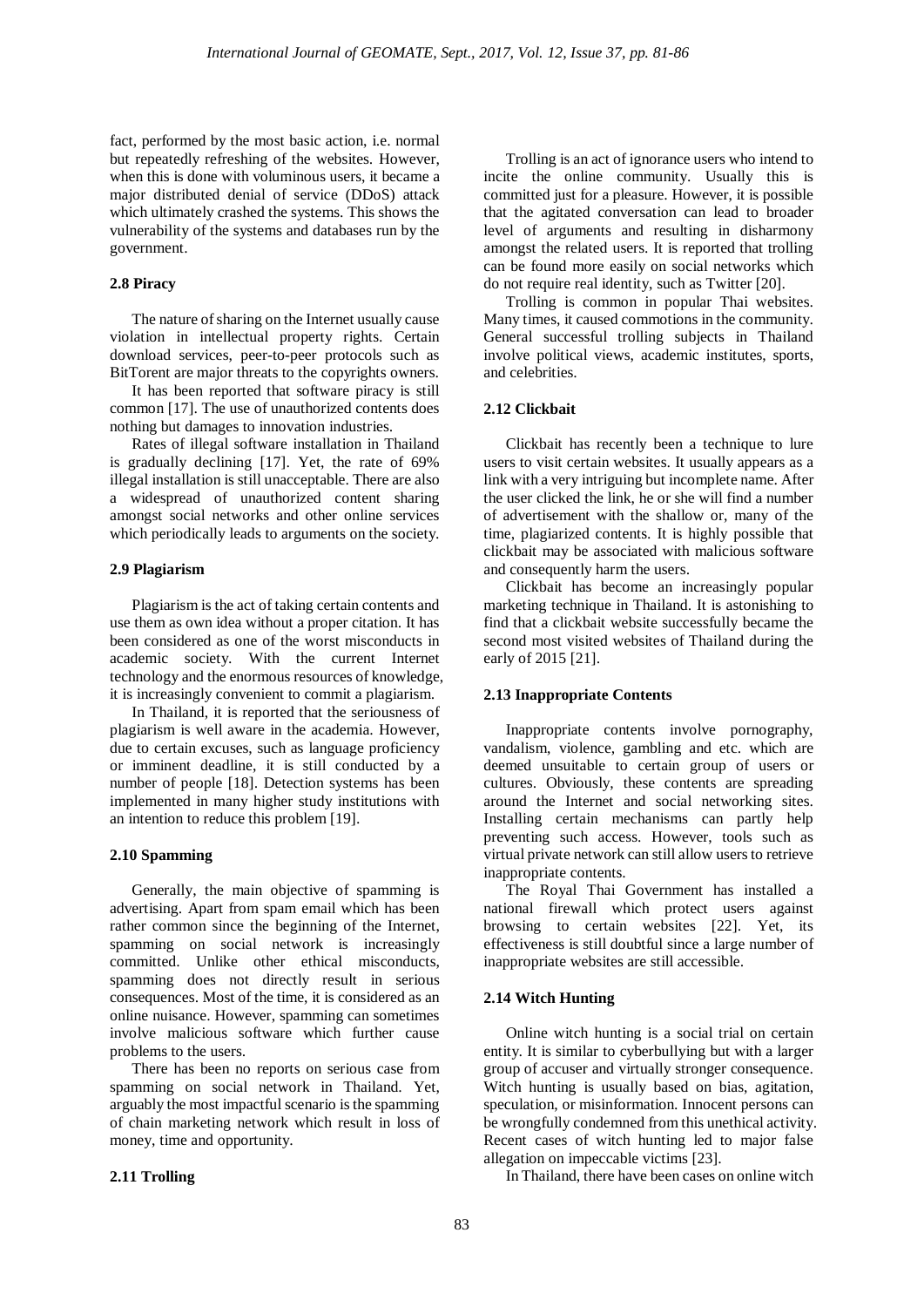hunting which involve personal behaviors, accidents, crimes and different political views [24]. Some of them lead to social sanction to certain persons or organization while some of them later judged not guilty by the court of laws.

#### **2.15 Disagreement Lacking Dialectic**

Disagreement lacking dialectic is an intensified version of online arguments. Unlike witch hunting or cyberbullying, this ethical issue involves a dispute of at least two parties who have completely different perceptions on the same subject and they are not listening to each other's opinion.

Disagreement lacking dialectic is commonly found in Thailand's major social network websites. Recently, the main debate revolves around political parties, celebrities, religions and spirits, and trendy events. It is unfortunate that most disagreement lacking dialectic do not end well with mutual agreements but rather loose ending arguments.

# **3. PERCEPTION ON ETHICAL ISSUES FROM UNDERGRADUATE STYDENTS, CHIANG MAI UNIVERSITY**

To study the perceptions towards the ethical issues, a survey was conducted in Chiang Mai University. Three hundred and eighty seven undergraduate students who enrolled in the "Internet and Online Community" elective course participated in the study. The students were from various faculties and various study years. All of them were familiar to social networking and major online services.

Prior to the survey, the students joined a lecture on online ethics. All fifteen ethical issues in the previous section were discusses along with their case studies. After the session, the students were asked to identify their perceived worst ethical misconduct and reasons. Fig. 1 lists the ranked percentage summary of the answers. It is important to note that seven of the feedbacks contains more than one ethical issues therefore each item is counted as one separated feedback, resulting in a total of 397 feedbacks.

It can be seen from Fig. 1 that the worst perceived ethical misconduct is, not surprisingly, the loss of privacy. The participated students reveal that they fear that, especially according to case studies, the leak of their personal information can lead to several misfortunes. One of the major concern on this issue is the risk may not be caused by the users' careless but from the involuntary change in the providers' policy. Some of them also indicated that they were surprised to learn that normal social activities, such as posting status or photos with geolocation information, can unfortunately be used to initiate serious crimes.



Fig. 1 Percentage of worst ethical misconduct perceived by undergraduate students from Chiang Mai University, Thailand.

Misinformation is ranked as the second worst ethical issues in social networking. This unexpected finding reflects the growing concern on abusing of social networks in Thailand. Two major scenarios in misinformation are specially denoted from the feedback. Firstly, the fault information on daily activities, especially on foods or medicines, such as the use of Formaldehyde for food preservation without evidence, may lead to major misconception. This, most of the time, can affect related businesses. A serious cases of this, such as a fault advertisement on weight-loss drugs, could lead to life threatening scenarios. The second misinformation case is related to politics. This exposes the current major unstable politics in Thailand where misinformation become an efficient tool to condemn the oppositions. More importantly, this case can be very detrimental because they are mostly created deliberately. The students were especially concern that social networks help spreading these cases of misinformation very quickly and widely.

The third and the fourth misconducts are related and may be even considered as the same issue from some perspective. If being counted together, impersonation and scamming will be ranked the most concerned ethical issue instead of loss of privacy. Yet, in this research, they are separated based on their practices. Impersonation, as a mimicry of a person, is perceived by the students as the third most serious misbehavior. Students commented that due to the ease of acting as another person on the social network, this risk is extremely apprehensive. The fact that it takes only minutes to almost perfectly duplicate an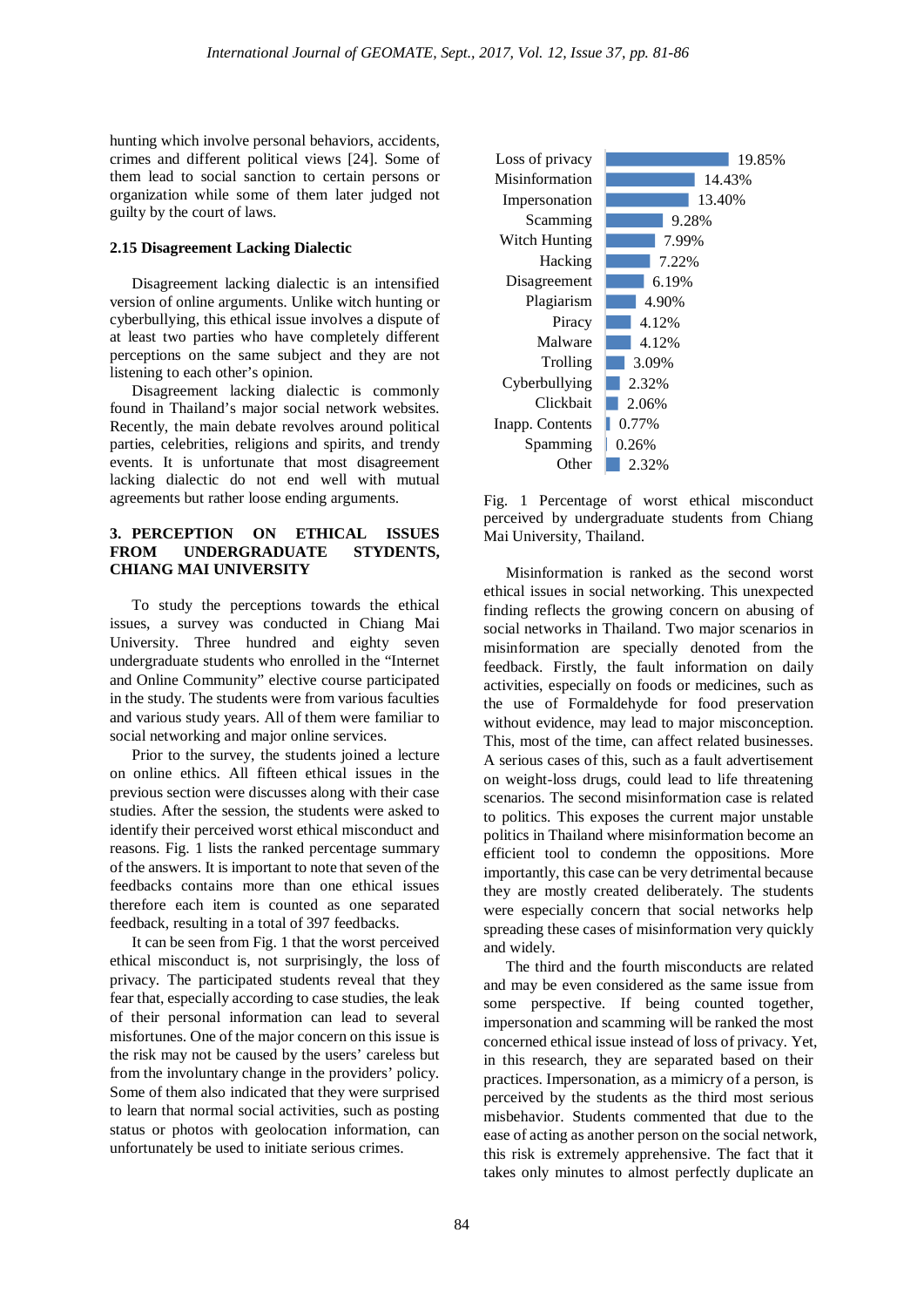account makes them realize this imminent threat. On the other hand, scamming and phishing take considerable more efforts to make themselves credible. Students also indicated that it seems to be slightly easier to notice the unauthentic elements of these fraud. This includes suspicious URLs, emails, phone numbers or other means of contact.

Witch hunting is ranked fifth on the list. The participants denoted that the judging on other people by community bias is unacceptable. Some of them added that the result of witch hunting can be enormous to the victim, therefore, it is best to refrain from such actions. If inevitable, the students insisted that they will need information from various stakeholders before making the decision.

The sixth ethical issue, hacking, is a top concern for more than 7% of the participated students. Many of them reported that they fear of hacking because they feel this threat is out of their control. Yet, some of the students learnt that one of the easiest but effective basic mitigation towards hacking is the strength of their password and how easy the dictionary words can be hacked.

Disagreement lacking dialectic has been a common source of online arguments in Thailand. It is ranked ninth in this research. The students agreed that bias from different backgrounds or different perspectives can exacerbate the disagreement. This ultimately leads to disruption in the community. Few students suggested that such threat is best mitigated by disregarding the entire scenario. On the other hand, some other students argued that they would try to learn from all perspectives and support the most rational side of the argument.

Plagiarism is the tenth ranked ethical concern in this research. Several students admitted that they just realized the impact of plagiarism and why it is deemed unacceptable in the international level from the lecture. As a result, they promised not to commit this action and will help spreading the appropriate action against this case to their networks.

Other ethical issues were considered the worst misconduct by comparatively less students than the aforementioned items. Yet, it is undeniable that all of them can bring serious consequences and should all be mitigated. Apart from the previously discussed items, the students also proposed that some other issues, such as dishonesty and lack of moral judgment, could lead to undesirable outcomes.

### **4. DISCUSSION**

The results of the survey depict how a group of Thai students perceived risks that came with the use of social networks and how significant those issues are to them. Loss of privacy, misinformation and impersonation, scamming and phishing are ranked on

the top. The case studies on these issues can be found more often from news media including social media. When it became viral or spreads out on social networks, people feel its presence, and start to realize that these types of threats exist. Once the similar cases are speared on their social network feeds, they start to perceive its seriousness and significance of the problems. Because the negative effects of these issues to other individuals involved are usually made public on social networks, people can relate those effects to what may have happened to themselves if they come across such the cases. That makes them feel more vulnerable to those threats and lead to them relate to those issues more than the others.

On the contrary, witch hunting, hacking, disagreement lacking dialectic, plagiarism, piracy, malware, trolling and cyberbullying are the issues that mostly effects on particular groups of people such as political support group, sport fan group and users of the website. People who are not a part of such groups are unlikely to be affected. Therefore, the chance for them to realize the trouble of these issues are less than the issues listed on top. Moreover, the participants who took this survey are students whom may not have experience with witch hunting, hacking or disagreement lacking dialectic.

Clickbait, inappropriate contents and spamming are not considered the worse issues because the effects of the issues are not as serious as the others. Some people does not realize what appears on their social page as a spam or inappropriate. They rather get used to it or does not feel the appropriateness. Clickbait is not much of a big problem similar to spamming when a person does not feel it is a problem. Those who click through did because they were interested in what they see or read. So they are likely to accept the consequence.

#### **5. CONCLUSION**

The survey result reveals that the participated undergraduate students believed that loss of privacy, misinformation and impersonation are as the top most serious ethical issue in social networking. Issues ranked from the fourth place down to the floor include scamming and phishing, witch hunting, hacking, disagreement lacking dialectic, plagiarism, piracy, malware, trolling, cyberbullying, clickbait, inappropriate contents, spamming, respectively. It is interesting to repeat this survey in a boarder population and diverse culture, which will reflect the perceptions of the more general social network users.

### **6. REFERENCES**

[1] Statista, "Number of Worldwide Social Network Users 2010-2019," Statista, 2016. [Online]. Available: http://www.statista.com/statistics/278414/numb